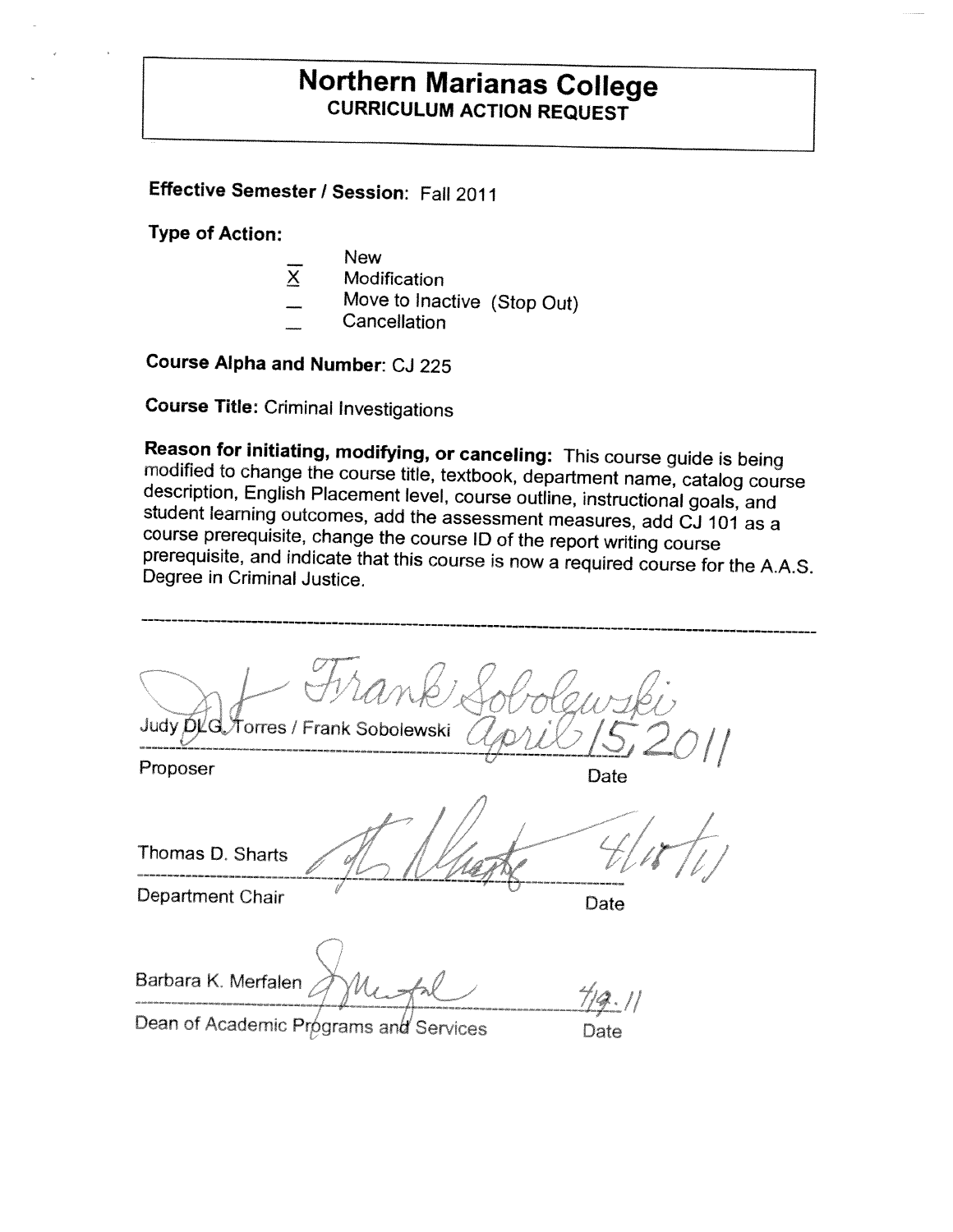**Course** : **CJ 225 Criminal Investigations** 

**1. Department:** Social Sciences and Fine Arts

**2. Purpose:** consider the implications of those qualities on research and investigations; to compare physiological and oral responses and physical evidence for compatibility and for their use in reconstruction of a crime; and to observ communicating to the suspects, prosecutors, judge, and jury within sanctioned judicial and constitutional guidelines.

# **3. Description**

**A. Required/Recommended Textbook(s) and Related Materials** Required: Becker, Ronald F., Criminal Investigations, Required: Becker, Ronald F*., Criminal Investigations*, 3<sup>rd</sup> ed.; Jones and<br>Bartlett Publishers, 2009. Readability Level: Grade 11.4

#### **B. Contact Hours**

- **1. Lecture:** 3 per week / 45 per semester
- **2. Lab: NIA**
- **3. Other:N/A**

#### **C. Credits**

- **1. Number:**  3
- **2. Type:** Regular degree credits

**D. Catalogue Course Description** sequence of events as to if, when, and how a crime was committed. This includes searching for, collecting, preserving, evaluating, and cross-<br>comparing physical and oral evidence within the framework of accepted<br>procedural issue, identify the offender(s), and professionally present the findings in court. Prerequisites: CJ 101, CJ 200, and EN 111. English Placement Level: RN 101. Math Placement Level: None. (Offered Spring)

E. **Degree, Certificate** or Other Requirements Met by Course This course is a required course for the AAS. Degree in Criminal Justice.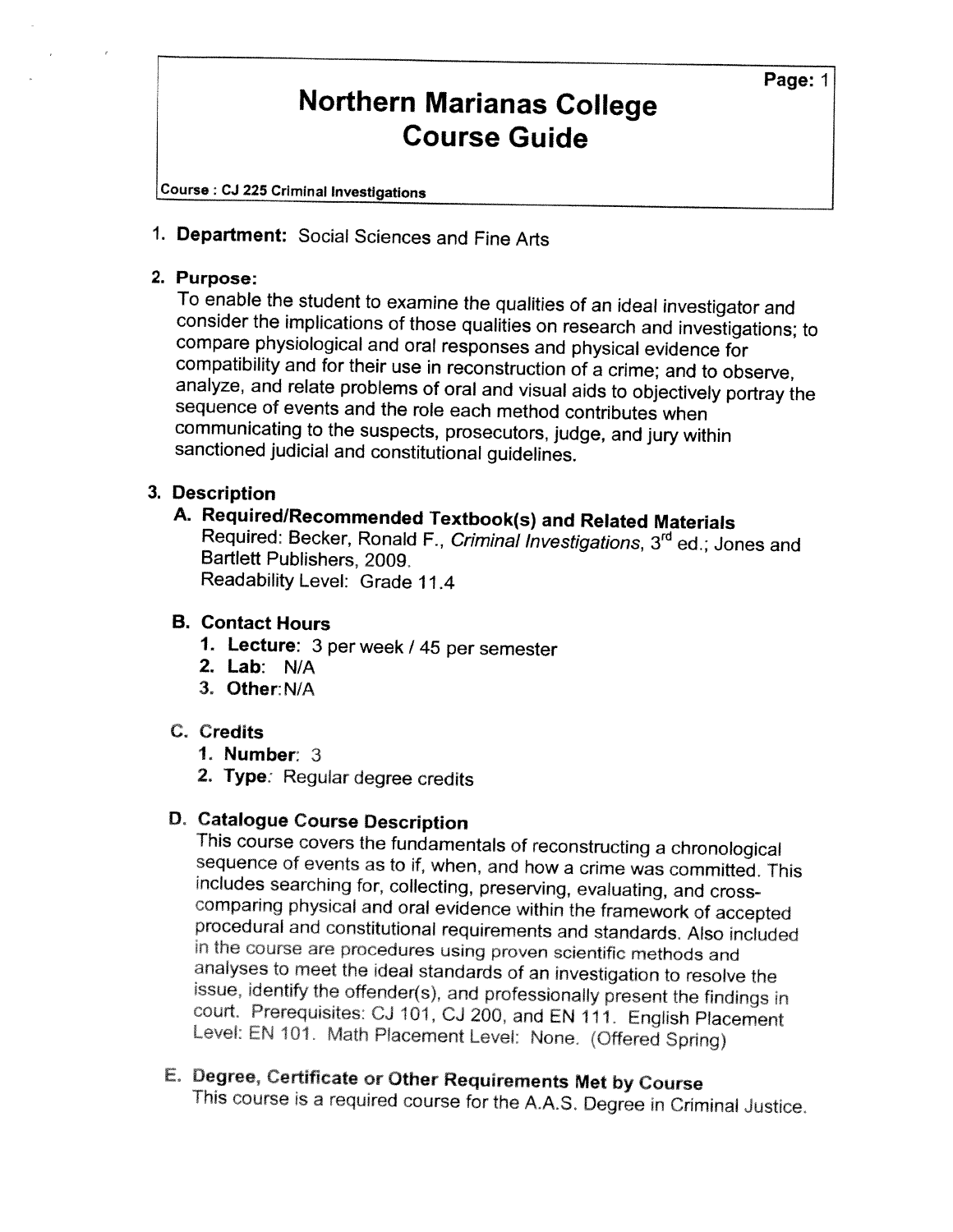**Course** : **CJ 225 Criminal Investigations** 

**F. Course Activities and Design** Lecture and discussion sessions form the basis from which the knowledge and skills are developed during this course.

# **4. Course Prerequisite(s); Concurrent Course Enrollment; Required English/Mathematics Proficiency Level(s):**

Prerequisites: CJ 101, CJ 200, and EN 111. English Placement Level: EN 101. Math Placement Level: None.

**5. Estimated Cost of Course; Instructional Resources Needed**<br>Cost to the Student: Tuition for a 3-credit course, the Student Activities fee,<br>and the cost of the textbook.

Cost to the College: Instructor's salary.

Instructional Resources needed for this course include chalk and chalkboard, TV/VCR, videotaped programs, library books, and other resources.

### **6. Method of Evaluation**

Student grades will be based on the regular letter grade system as described

- A: Excellent  $-$  grade points: 4.0;
- B: Above average  $-$  grade points: 3.0;
- C: Average  $-$  grade points: 2.0;
- D: Below average grade points:  $1.0$ ;<br>F: Failure grade points:  $0.0$ .
- 

NMC's grading and attendance policies will be followed.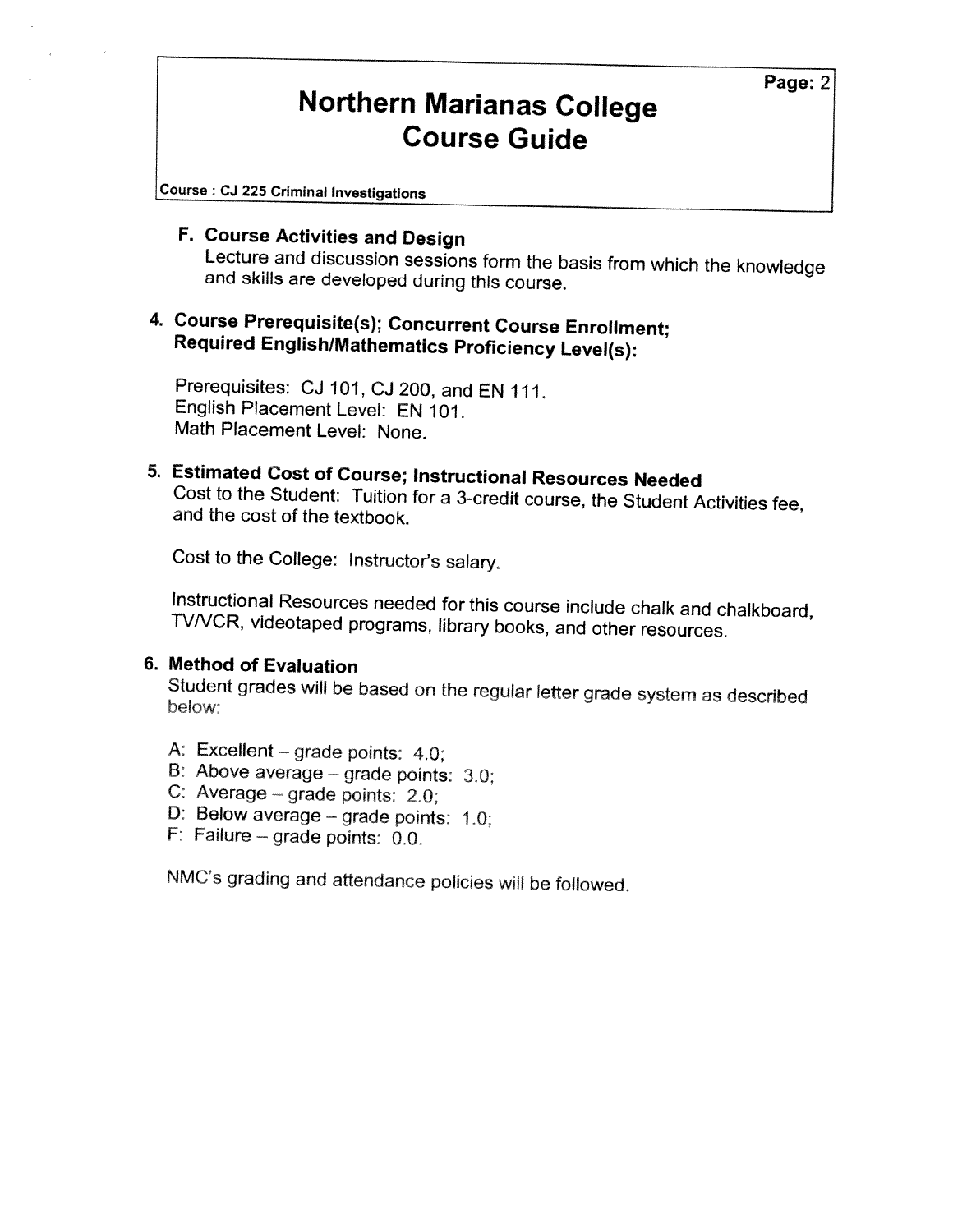**Course** : **CJ 225 Criminal Investigations**

#### **7. Course Outline**

This is a topical outline and does not necessarily indicate the sequence in which the material will be presented.

- 1.0 Forensic Science
	- 1.1 The Scientific Method
	- 1.2 Medical Contributions to Forensic Science<br>1.3 Criminal Investigators: Roles and Skills an
	- Criminal Investigators: Roles and Skills and Competencies
- 2.0 History of Criminal Investigation
- 3.0 Crime Scenes
	- 3.1 First Response<br>3.2 Collecting Han
	- 3.2 Collecting, Handling, and Preserving Evidence<br>3.3 Taking Field Notes<br>3.4 Doing a Walk-Through of a Crime Scene
	-
	-
	- 3.5 Recording a Crime Scene: Photographing and Video-Taping<br>3.6 Sketching a Crime Scene<br>3.7 Searching Dry-Land Crime Scenes
	-
	- 3.7 Searching Dry-Land Crime Scenes<br>3.8 Searching Underwater Crime Scene
	- 3.8 Searching Underwater Crime Scenes<br>3.9 Searching Human-Made Mass Disast
	- 3.9 Searching Human-Made Mass Disasters
- 4.0 Constitutional law of Search and Seizure
	- 4.1 The Fourth Amendment and Due Process of Law<br>4.2 The Exclusionary Rule and Exceptions<br>4.3 Search Warrants
	-
	-
	- 4.4 Warrantless Searches
- 5.0 Blood Evidence
- 6.0 Identifying Suspects
	- 6.1 Biometric Identification
	- 6.2 Fingerprints
	- 6.3 DNA Typing and Analysis 6.4 Composite Identifications
	-
	- 6.5 lineups
- 7.0 Sources of Information about Crimes
	- 7.1 Eyewitnesses and Victims
	- 7.2 Informants
	- 7.3 Surveillance
	- 7.4 Interviews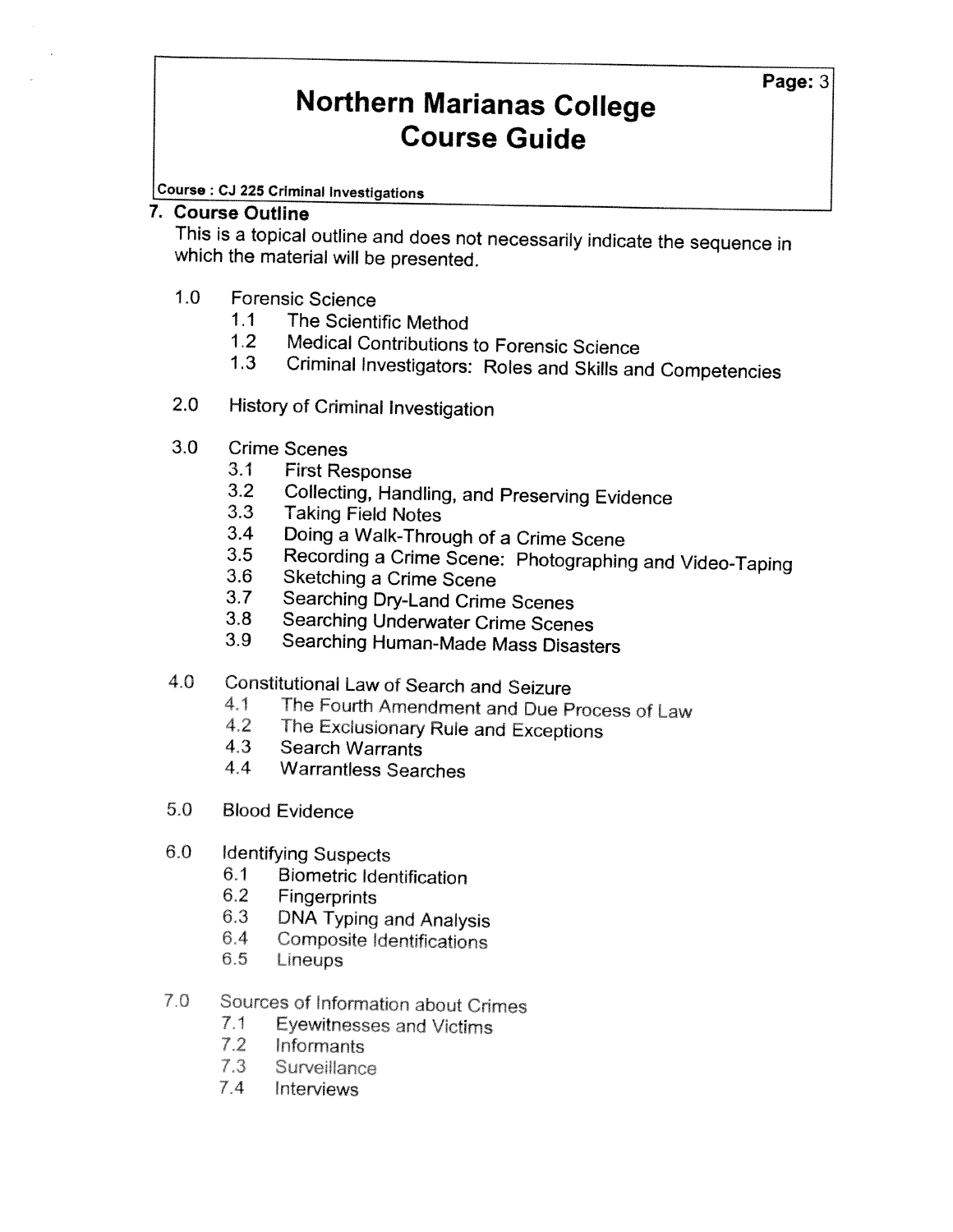## **Course** : **CJ 225 Criminal Investigations**

- 7.5 Criminal Profiling 7.6 Modus Operandi
- 
- 8.0 Interrogating Suspects<br>8.1 Constitutional Li
	- **Constitutional Law**
	-
	-
	- 8.2 Successful Interrogations<br>8.3 The Reid Technique<br>8.4 Written Statements and Confessions
- 9.0 Firearms Investigations<br>9.1 Physical Evidence<br>9.2 Ballistics and Firea
	-
	-
	-
	- 9.2 Ballistics and Firearms Identification<br>9.3 Types of Firearms<br>9.4 Types and Components of Ammunition
	-
	- 9.4 Types and Components of Ammunition<br>9.5 Firearms and Foren<del>eics</del><br>9.6 Legal Aspects of Firearms Identification and Investigations
- -
- 10.0 Death Investigations 10.1 Homicide Investigations 10.2 Recovering Human Remains
	- 10.3 Autopsies
	- 10.4 Identifying the Deceased
	-
	- 10.5 Determining the Time of Death<br>10.6 Forensic Entomology (Human body decomposition by insects)<br>10.7 Gunshot Wounds
	-
	- 10.8 Cutting and Stabbing Deaths
- 11.0 Assaults
	- 11.1 Aggravated Assault
	- 11.2 Domestic Violence
	- 11.3 Child Abuse
	- 11.4 Preserving and Investigating the Crime Scene 11.5 Interviewing Victims and Witnesses
	-
- 12.0 Robbery
	-
	- 12.1 Common locations of robberies<br>12.2 Traits, behaviors, and techniques (modus operandi) of robbers<br>12.3 Investigating scenes of robberies
	-
- 13.0 Sexual Assault
	- 13.1 Elements of a Sexual Assault
	- 13.2 Investigating Sexual Assaults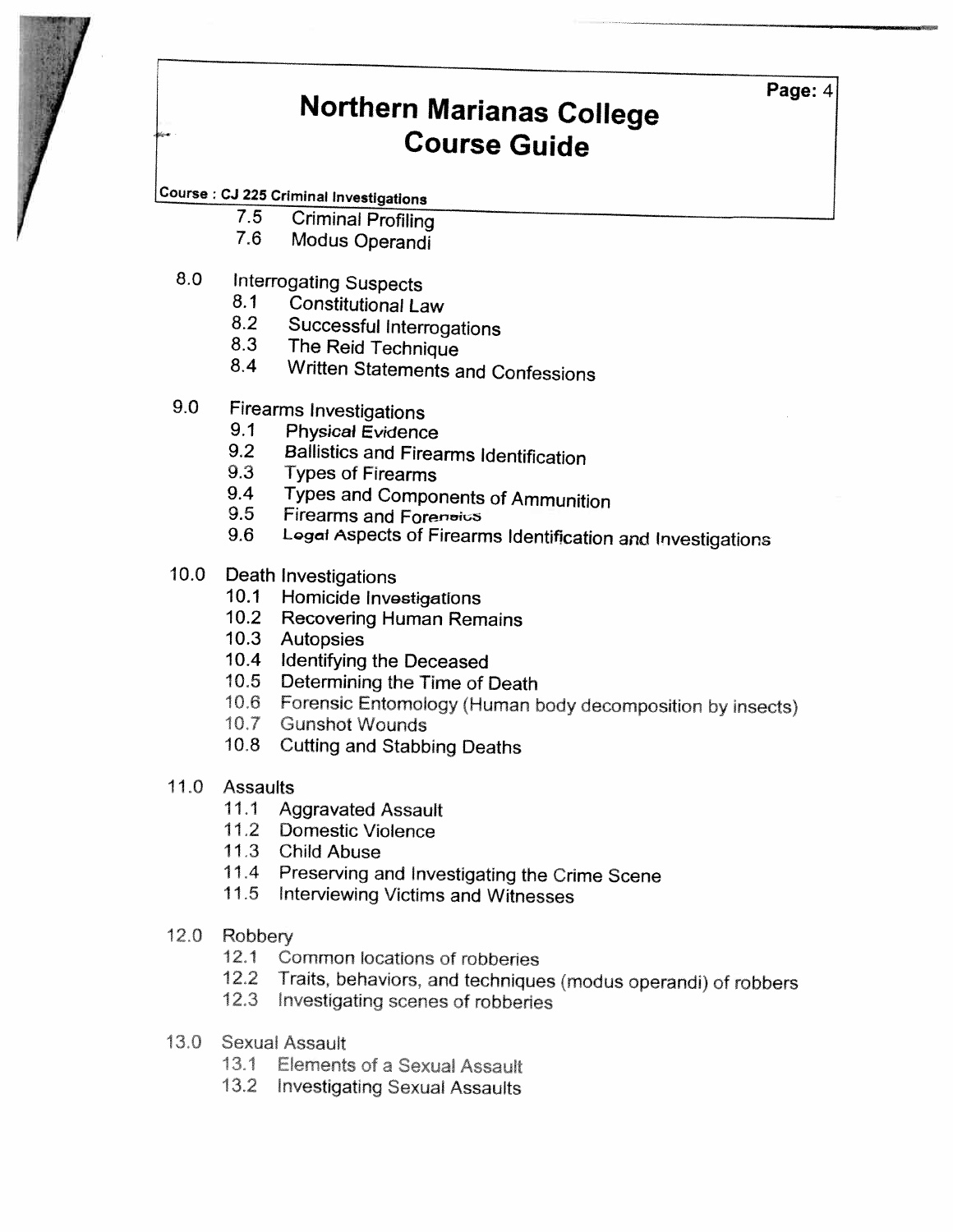**Course** : **CJ 225 Criminal Investigations** 

- 13.3 Interviewing Victims of Sexual Assaults
- 13.4 Sexual Assailant Profiling<br>13.5 Sex Crimes that do not Ca
- Sex Crimes that do not Cause Physical Harm

## 14.0 Theft, Burglary, and Motor Vehicle Thefts

- 14.1 Different Types
- 14.2 Preserving and Investigating the Crime Scene

# 15.0 Illegal Drugs and Drug Offenses<br>15.1 Drug Analysis

- 15.1 Drug Analysis<br>15.2 Narcotics
- **Narcotics**
- 15.3 Hallucinogens<br>15.4 Depressants
- **Depressants**
- 15.5 Stimulants
- 15.6 Federal Drug Laws
	- 15.6.1 The Comprehensive Drug Abuse Prevention and Control Act of 1970, as amended
	- 15.6.2 The Controlled Substances Act
	- 15.6.3 The Racketeer Influenced and Corrupt Organizations (RICO) Act of 1970
- 16.0 Arson
	- 16.1 Arson Investigations
	- 16.2 Arson Evidence
	- 16.3 Arson of a Vessel (Boat or Ship)
	- 16.4 Vessel Explosions
- 17.0 Terrorism and Terrorists
	- 17.1 Weapons of Terrorists
	- 17.2 Investigating Terrorism and Terrorists
	- 17.3 Gathering and Preserving Evidence of Terrorism
- 18.0 Organized Crime
	- 18.1 Organized Crime Groups and their Attributes<br>18.2 Organized Crime Activities
	- **Organized Crime Activities**
	- 18.3 History of Organized Crime in the U.S.
	- 18.4 Laws Applicable to Organized Crime
		- 18.4.1 The Racketeer Influenced and Corrupt Organizations (RICO) Act of 1970
		- 18.4.2 The Organized Crime Control Act of 1970
		- 18.4.3 Conspiracy Laws
	- 18.5 Investigating Organized Crime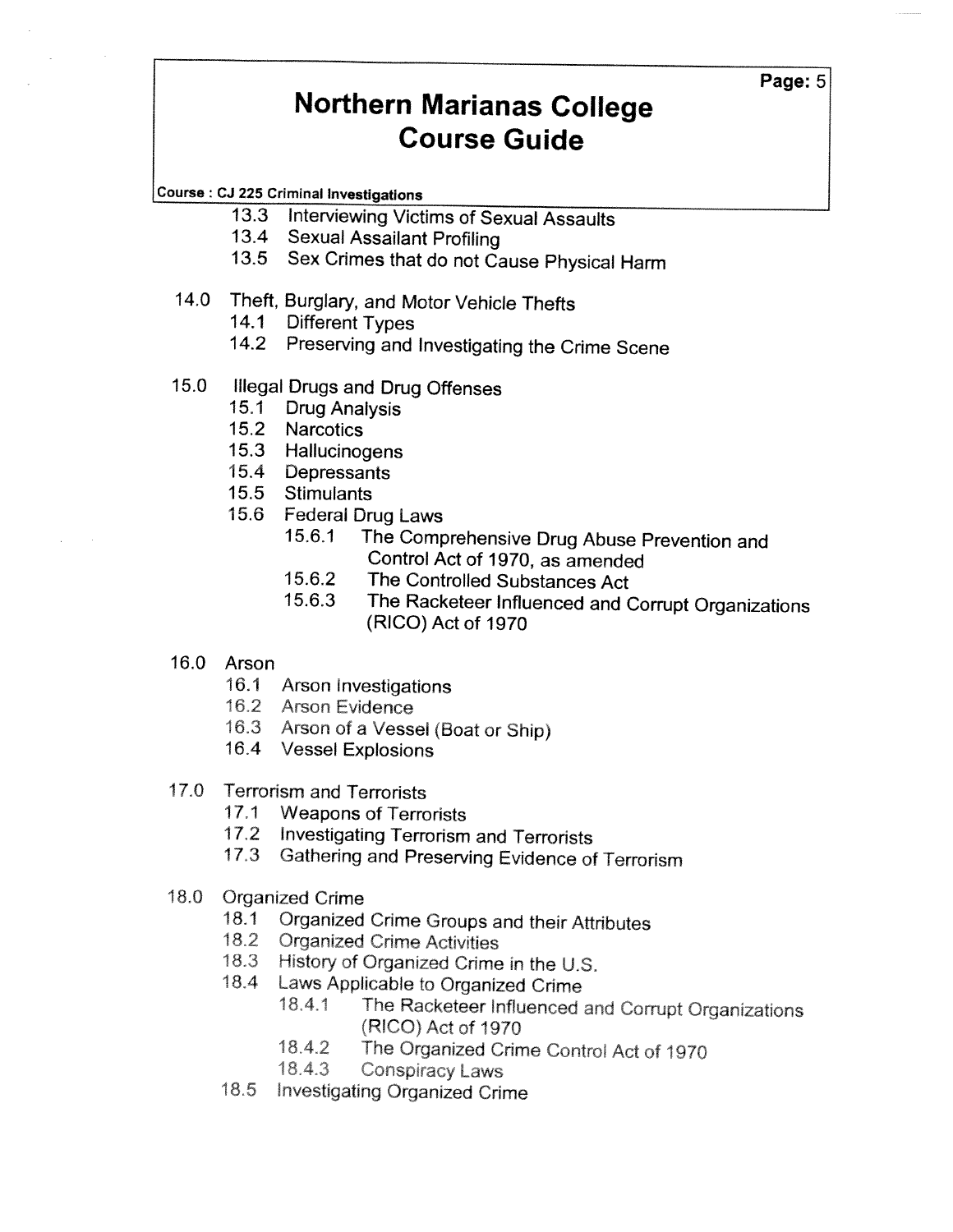**Course** : **CJ 225 Criminal Investigations**

- 19.0 White-Collar Crimes
	- 19.1 Money Laundering<br>19.2 Confidence Swindle
	- **Confidence Swindles**
	- 19.3 Forgery and Check Fraud
	- 19.4 Fraudulent and Altered Document Identification and Analysis 19.5 Computer-Assisted Crime
	-
	- 19.6 Identity Theft

# 20.0 Underwater Investigations<br>20.1 Elements of Underv

- Elements of Underwater Investigations
- 20.2 Recovering Submerged Firearms
- 20.3 Recovering Submerged Bodies<br>20.4 Drowning
- Drowning
- 20.5 Recovering Submerged Automobiles, Aircraft, and Vessels
- 21.0 Defense Lawyers, Prosecutors, and Investigators
- 22.0 Expert Testimony and Expert Witnesses

#### **8. Instructional Goals**

This course will introduce students to:

- 1.0 The nature and procedures of the scientific method and forensic science;
- 2.0 The history of criminal investigations;
- 3.0 Investigating a crime scene, and collecting and preserving evidence;
- 4.0 U.S. constitutional law on search and seizure and admissibility of evidence;
- 5.0 Blood evidence;
- 6.0 Identifying suspects;
- 7.0 Sources of information about crimes;
- 8.0 Interrogating suspects;
- 9.0 Identifying firearms, and investigating firearms and the use of firearms;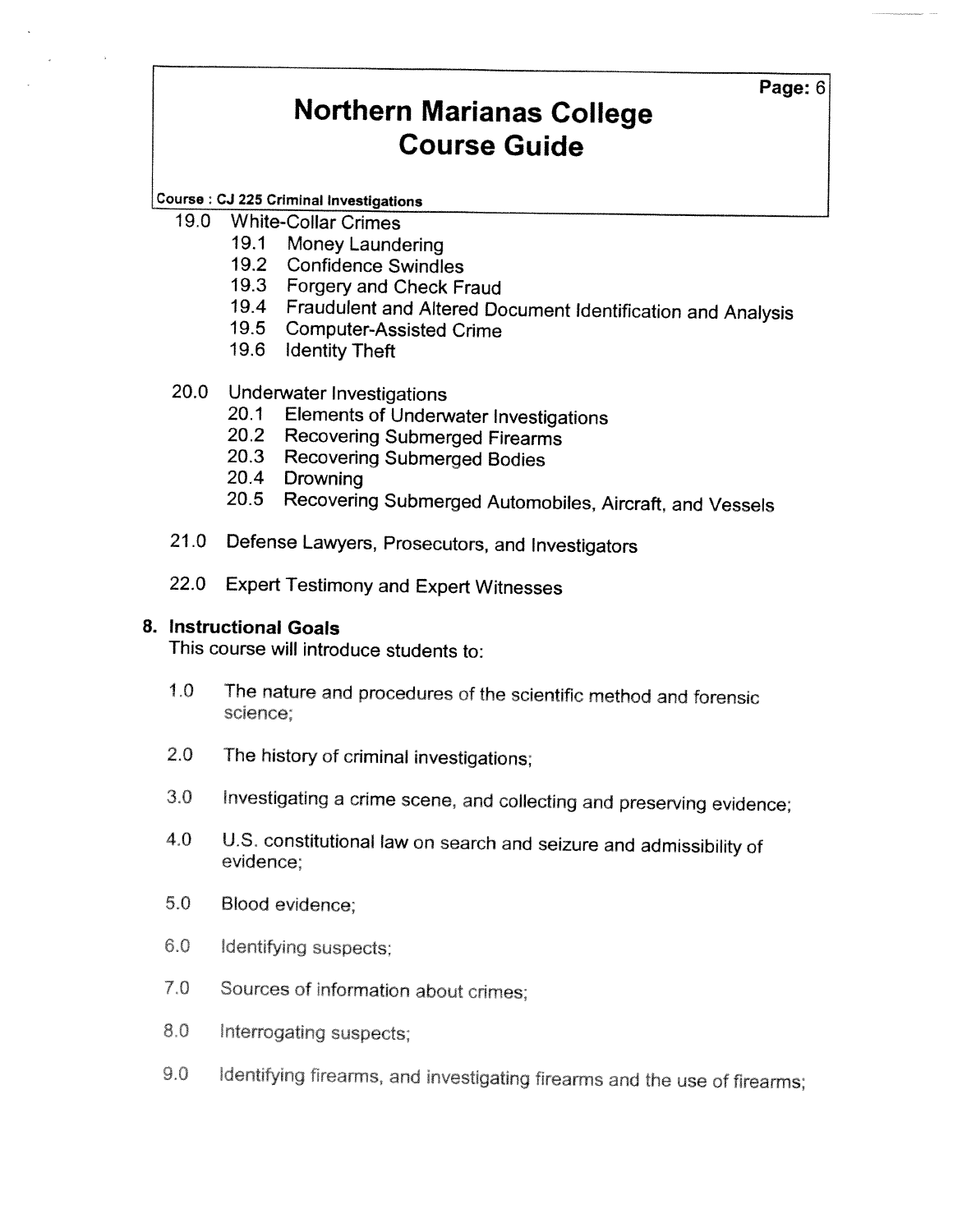**Course** : **CJ 225 Criminal Investigations** 

- 10.0 Investigating deaths;
- 11.0 The different types of assaults, preserving and investigating the crime scene, and interviewing victims and witnesses;
- 12.0 Common locations for robberies; traits, behaviors, and techniques (modus operandi) of robbers; and investigating scenes of robberies;
- 13.0 Elements of a sexual assault, investigating sexual assaults, interviewing sexual assault victims, and profiling sexual assailants;
- 14.0 Different types of thefts and burglaries, and preserving and investigating the crime scene;
- 15.0 Different types of illegal drugs and drug offenses, and Federal drug laws;
- 16.0 Arson investigations, evidence of arson, and vessel arson and explosions;
- 17.0 Weapons of terrorists, investigating terrorism and terrorists, and gathering and preserving evidence of terrorism;
- 18.0 Organized crime groups, attributes, activities, and history; laws applicable to organized crime; and investigating organized crime;
- 19.0 Different types of white collar crimes;
- 20.0 Underwater investigations;
- 21.0 Roles in criminal trials: defense lawyers, prosecutors, and investigators testifying; and
- 22.0 Expert testimony and expert witnesses at trials.

### **9.** Student Learning Outcomes

Upon successful completion of this course, students will be able to:

- 1.0 Describe the nature and procedures of the scientific method and forensic science;
- 2.0 Explain the history of criminal investigations;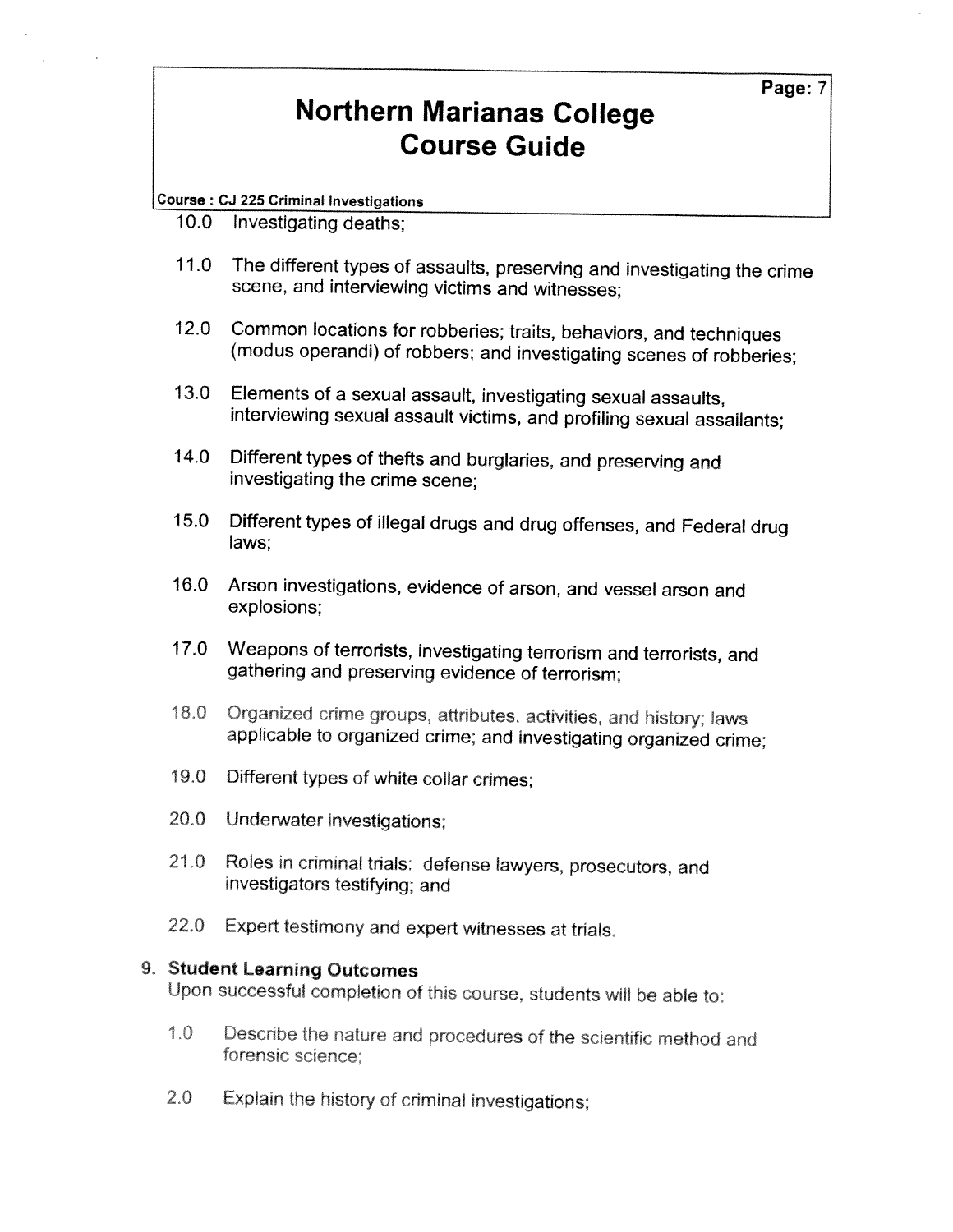**Course** : **CJ 225 Criminal Investigations** 

- -
- 3.0 Investigate a crime scene, and collect and preserve evidence;<br>3.1 Identify three places where evidence can be found on a victim;<br>3.2 Describe a good method for preparing a firearm for shipment to<br>a laboratory;<br>3.3 Desc
	- Describe blood evidence:
- 4.0 Interrogate suspects in a manner that does not violate their constitutional rights;
- 5.0 List the requirements and guidelines for a successful investigator;
- 6.0 Identify 25 procedural steps to follow in preliminary criminal investigations;
- 7.0 State three main sources of criminal evidence;
- 8.0 Describe four techniques for identifying (locating) points on a sketch;
- 9.0 List the criteria and major characteristics of a good criminal<br>investigation report;<br>9.1 Describe nine modus operandi parts of a good police
	- 9.1 Describe nine modus operandi parts of a good police report;<br>9.2 Use the 24-hour clock system for report writing.
	-
- 10.0 List the criticisms leveled at police by judges and prosecutors concerning physical evidence and court testimony;
- 11.0 List ten basic guidelines for interviewing witnesses; 11.1 Describe the different types of witnesses;
- 12.0 Explain the meaning of "stake-out'', and draw a sketch of a hypothetical stake-out; and
- 13.0 Explain the differences between fixed and moving surveillance.

### **10.0** Assessment Measures

Assessment of student learning may include, but not be limited to, the following:

1.0 Class participation and small group discussions;